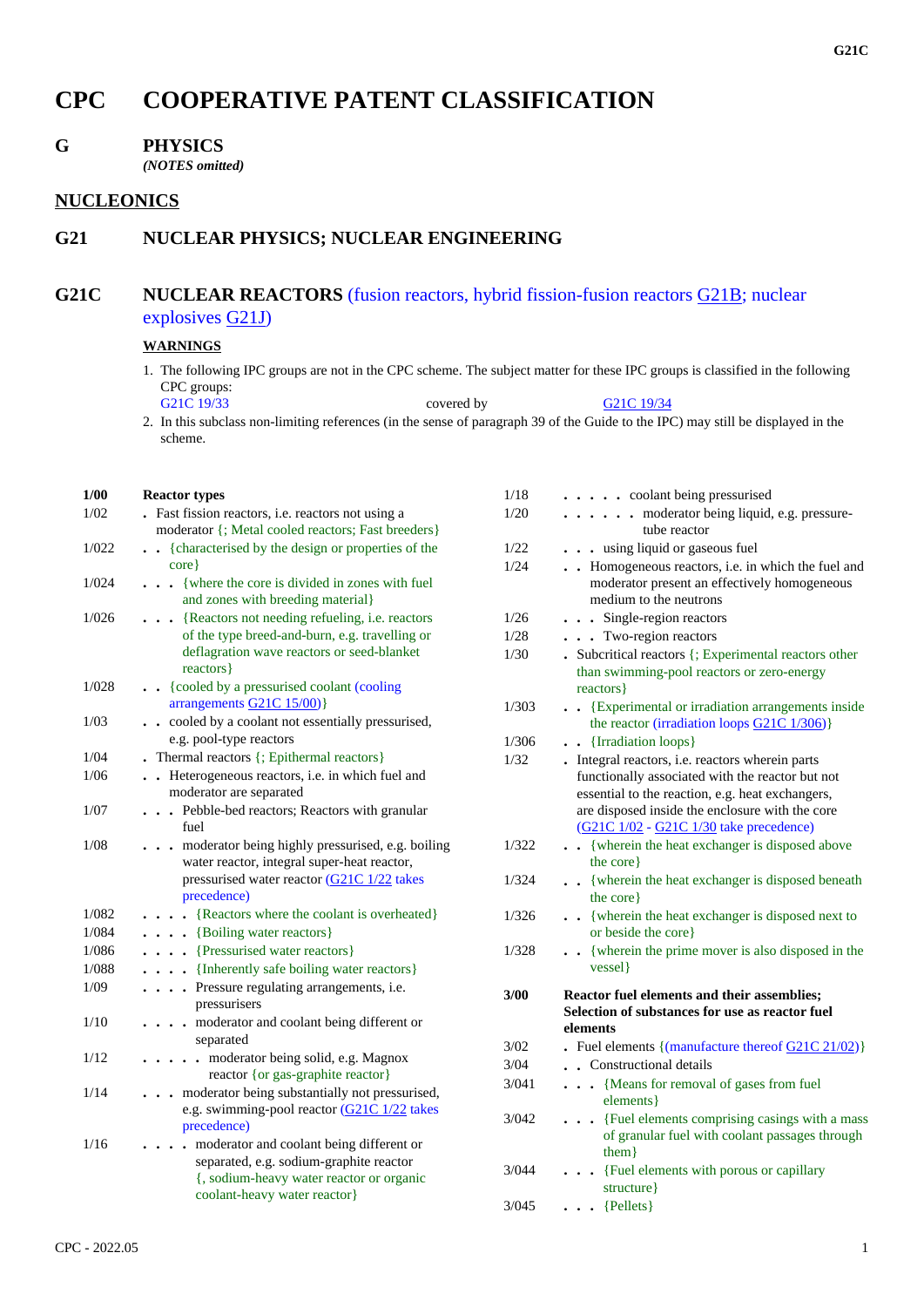| 3/047  |                                                                      |
|--------|----------------------------------------------------------------------|
|        | $\bullet$ $\bullet$ {Pellet-clad interaction}                        |
| 3/048  | $\ldots$ {Shape of pellets}                                          |
| 3/06   | . Casings; Jackets                                                   |
| 3/07   | . characterised by their material, e.g. alloys                       |
| 3/08   | provided with external means to promote                              |
|        | heat-transfer, e.g. fins, baffles                                    |
| 3/10   | . . End closures {; Means for tight mounting                         |
|        | therefor }                                                           |
| 3/105  | . . {Flattened end-closures}                                         |
|        |                                                                      |
| 3/12   | . Means forming part of the element for                              |
|        | locating it within the reactor core {(means                          |
|        | not forming part of the element G21C 5/06)}                          |
| 3/14   | Means forming part of the element for                                |
|        | inserting it into, or removing it from, the                          |
|        | core; Means for coupling adjacent elements                           |
|        | {, e.g. to form a stringer}                                          |
| 3/16   | Details of the construction within the casing                        |
| 3/17   | Means for storage or immobilisation of gases<br>$\ddot{\phantom{a}}$ |
|        | in fuel elements                                                     |
| 3/18   | Internal spacers or other non-active material                        |
|        | within the casing, e.g. compensating for                             |
|        | expansion of fuel rods or for compensating                           |
|        | excess reactivity (interlayers G21C 3/20)                            |
| 3/20   | with coating on fuel or on inside of casing;                         |
|        | with non-active interlayer between casing                            |
|        | and active material {with multiple casings or                        |
|        | multiple active layers}                                              |
| 3/22   | with fissile or breeder material in contact with                     |
|        | coolant                                                              |
| 3/24   | with fissile or breeder material in fluid form                       |
|        | within a non-active casing                                           |
| 3/26   | with fissile or breeder material in powder form                      |
|        | within a non-active casing                                           |
|        |                                                                      |
| 3/28   | with fissile or breeder material in solid form                       |
|        | within a non-active casing                                           |
| 3/30   | Assemblies of a number of fuel elements in the form                  |
|        |                                                                      |
|        | of a rigid unit                                                      |
| 3/32   | Bundles of parallel pin-, rod-, or tube-shaped fuel                  |
|        | elements                                                             |
| 3/3206 | • {Means associated with the fuel bundle for                         |
|        | filtering the coolant, e.g. nozzles, grids }                         |
| 3/3213 | {Means for the storage or removal of fission                         |
|        | gases (means for the storage of fission gases in                     |
|        | the elements $G21C$ $3/16$ ; means for the removal                   |
|        | of fission gases from elements G21C 3/04)}                           |
| 3/322  | Means to influence the coolant flow through or                       |
|        | around the bundles                                                   |
| 3/3225 | $\bullet$ {by waterrods}                                             |
| 3/324  | Coats or envelopes for the bundles                                   |
| 3/3245 | . {made of moderator material}                                       |
|        |                                                                      |
| 3/326  | comprising fuel elements of different<br>$\ddot{\phantom{a}}$        |
|        | composition; comprising, in addition to the                          |
|        | fuel elements, other pin-, rod-, or tube-shaped                      |
|        | elements, e.g. control rods, grid support rods,                      |
|        | fertile rods, poison rods or dummy rods                              |
| 3/3262 | {Enrichment distribution in zones}                                   |
| 3/3265 | {Radial distribution}<br>$\ddot{\phantom{0}}$                        |
| 3/3267 | {Axial distribution}<br>$\ddot{\phantom{0}}$<br>$\ddot{\phantom{a}}$ |
| 3/328  | Relative disposition of the elements in the<br>$\overline{a}$        |
|        | bundle lattice                                                       |

| 3/33   | Supporting or hanging of elements in the<br>bundle (spacer grids G21C 3/34); Means<br>forming part of the bundle for inserting it<br>into, or removing it from, the core; Means for |
|--------|-------------------------------------------------------------------------------------------------------------------------------------------------------------------------------------|
|        | coupling adjacent bundles                                                                                                                                                           |
|        | {Lower nozzle}<br>$\ddot{\phantom{a}}$                                                                                                                                              |
|        | . {Comprising hold-down means, e.g. springs}                                                                                                                                        |
|        | $\cdots$ {Upper nozzle}<br>. Supports for spacer grids                                                                                                                              |
|        | • Assembling {, maintenance or repair of} the                                                                                                                                       |
|        | bundles { (assembling, maintenance or repair of<br>other reactor components G21C 19/207)}                                                                                           |
|        | Exchanging elements in irradiated bundles                                                                                                                                           |
| 3/336  | Spacer elements for fuel rods in the bundle                                                                                                                                         |
|        | (spacer grids G21C 3/34)                                                                                                                                                            |
| 3/338  | . Helicoidal spacer elements                                                                                                                                                        |
| 3/34   | . Spacer grids                                                                                                                                                                      |
| 3/3408 | {Compact spacer grids, e.g. made of a plate<br>.<br>or a blade }                                                                                                                    |
| 3/3416 | {Spacer grids formed by metallic wires, e.g.<br>$\sim$<br>springs}                                                                                                                  |
| 3/3424 | • {Fabrication of spacer grids}                                                                                                                                                     |
| 3/3432 | {Grids designed to influence the coolant, i.e.                                                                                                                                      |
|        | coolant mixing function}                                                                                                                                                            |
|        | • formed of assembled tubular elements                                                                                                                                              |
|        | formed of assembled non-intersecting strips<br>formed of assembled intersecting strips                                                                                              |
|        | . being provided with fuel element supporting                                                                                                                                       |
|        | members                                                                                                                                                                             |
|        | {Supporting members formed only by<br>deformations in the strips}                                                                                                                   |
|        | {Supporting members formed only of<br>$\sim$ $\sim$<br>elements fixed on the strips}                                                                                                |
| 3/36   | Assemblies of plate-shaped fuel elements or                                                                                                                                         |
|        | coaxial tubes                                                                                                                                                                       |
| 3/38   | Fuel units consisting of a single fuel element in                                                                                                                                   |
|        | a supporting sleeve {or in another supporting<br>element}                                                                                                                           |
| 3/40   | • Structural combination of fuel element with                                                                                                                                       |
|        | thermoelectric element for direct production of                                                                                                                                     |
|        | electric energy from fission heat (for temperature<br>measurement $G21C 17/10$ ) { or with another                                                                                  |
|        | arrangement for direct production of electric                                                                                                                                       |
|        | energy, e.g. a thermionic device (combination with                                                                                                                                  |
|        | thermoelements for temperature measurements<br>G21C 17/102)}                                                                                                                        |
| 3/42   | . Selection of substances for use as reactor fuel                                                                                                                                   |
| 3/44   | . Fluid or fluent reactor fuel                                                                                                                                                      |
| 3/46   | . Aqueous compositions                                                                                                                                                              |
| 3/48   | True or colloidal solutions of the active<br>constituent                                                                                                                            |
|        | . Suspensions of the active constituent;<br><b>Slurries</b>                                                                                                                         |
| 3/52   | . . Liquid metal compositions                                                                                                                                                       |
| 3/54   | Fused salt, oxide or hydroxide compositions                                                                                                                                         |
|        | Gaseous compositions; Suspensions in a                                                                                                                                              |
|        | gaseous carrier<br>. Solid reactor fuel {Pellets made of fissile                                                                                                                    |
|        | material }                                                                                                                                                                          |
|        | . . Metallic fuel; Intermetallic dispersions<br>$\cdots$ Ceramic fuel                                                                                                               |
|        |                                                                                                                                                                                     |
|        | $\ldots$ {Oxide fuels}<br>$\ldots$ (Coated fuel particles)                                                                                                                          |
|        |                                                                                                                                                                                     |
|        | 3/3305<br>3/331<br>3/3315<br>3/332<br>3/334<br>3/335<br>3/344<br>3/348<br>3/352<br>3/356<br>3/3563<br>3/3566<br>3/50<br>3/56<br>3/58<br>3/60<br>3/62<br>3/623<br>3/626              |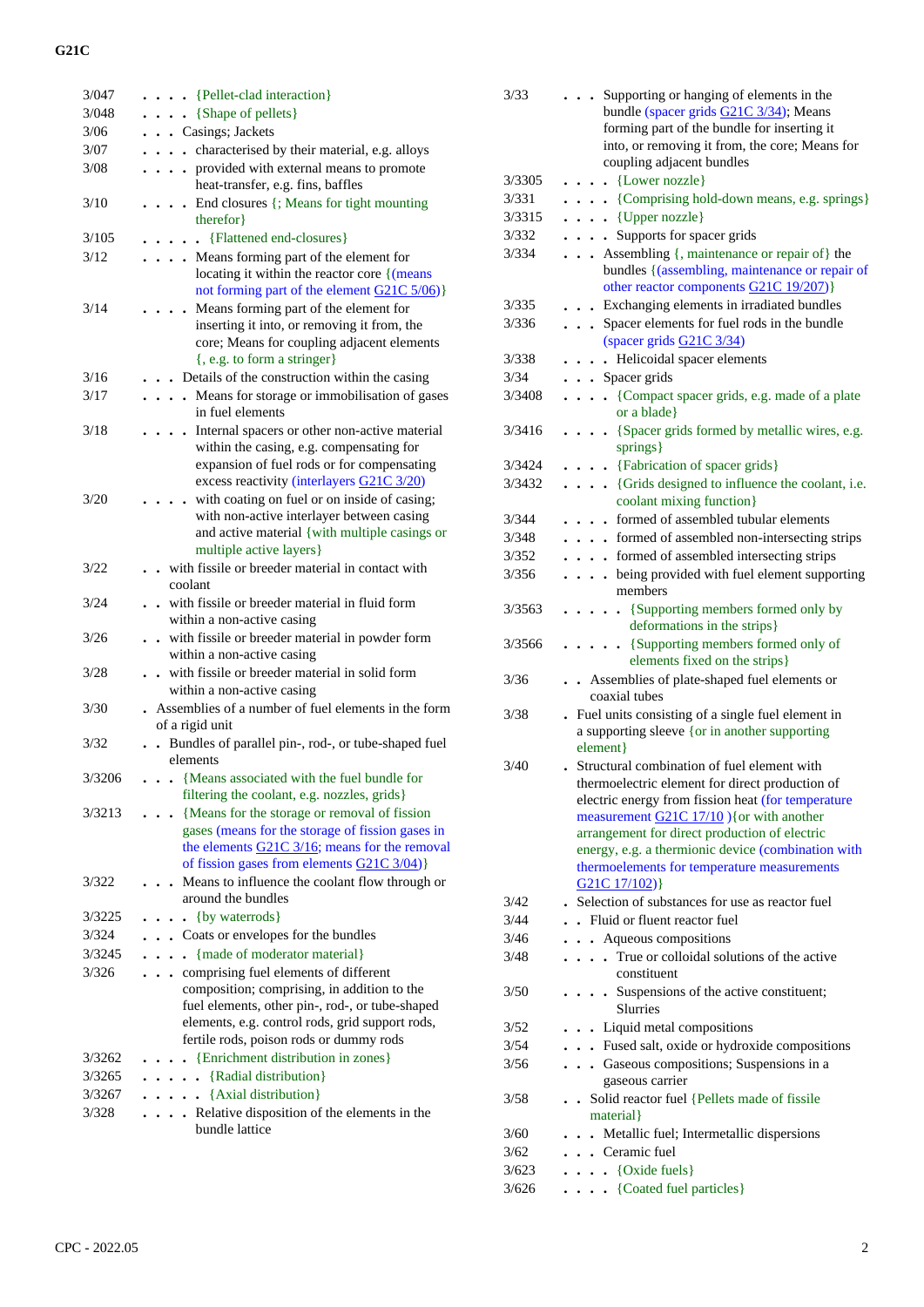| 3/64  | Ceramic dispersion fuel, e.g. cermet                                                                                                                                                                                                       |
|-------|--------------------------------------------------------------------------------------------------------------------------------------------------------------------------------------------------------------------------------------------|
| 5/00  | Moderator or core structure; Selection of<br>materials for use as moderator                                                                                                                                                                |
| 5/02  | . Details                                                                                                                                                                                                                                  |
| 5/04  | Spatial arrangements allowing for Wigner growth                                                                                                                                                                                            |
| 5/06  | . . Means for locating or supporting fuel elements<br>{(means forming part of the element $G21C$ 3/12)}                                                                                                                                    |
| 5/08  | Means for preventing undesired asymmetric<br>$\ddot{\phantom{a}}$<br>expansion of the complete structure {; Stretching<br>devices, pins}                                                                                                   |
| 5/10  | . . Means for supporting the complete structure<br>{(arrangements for supporting vessels and core-<br>structures $G21C$ $13/024$ )                                                                                                         |
| 5/12  | . characterised by composition, e.g. the moderator<br>containing additional substances which ensure<br>improved heat resistance of the moderator<br>{(purification of fluid moderators during the<br>operation of the reactor G21C 19/30)} |
| 5/123 | {Moderators made of organic materials}                                                                                                                                                                                                     |
| 5/126 | . . {Carbonic moderators (carbon and graphite in<br>general C01B 32/00; refractory carbon-bulbs<br>C04B 35/00; carbon electrodes C25B)}                                                                                                    |
| 5/14  | characterised by shape                                                                                                                                                                                                                     |
| 5/16  | Shape of its constituent parts<br>$\ddot{\phantom{a}}$                                                                                                                                                                                     |
| 5/18  | characterised by the provision of more than one<br>$\ddot{\phantom{0}}$<br>active zone                                                                                                                                                     |
| 5/20  | . . wherein one zone contains fissile material and<br>another zone contains breeder material                                                                                                                                               |
| 5/22  | wherein one zone is a superheating zone                                                                                                                                                                                                    |
| 7/00  | <b>Control of nuclear reaction</b>                                                                                                                                                                                                         |
| 7/005 | • {Flux flattening}                                                                                                                                                                                                                        |
|       |                                                                                                                                                                                                                                            |
| 7/02  | . by using self-regulating properties of reactor<br>materials, {e.g. Doppler effect} (arrangements that<br>involve temperature stability G21C 7/32)                                                                                        |
| 7/04  | of burnable poisons (burnable poisons in fuel rods<br>G <sub>2</sub> 1C 3/326)                                                                                                                                                             |
| 7/06  | by application of neutron-absorbing material, i.e.<br>material with absorption cross-section very much in<br>excess of reflection cross-section                                                                                            |
| 7/08  | • by displacement of solid control elements, e.g.<br>control rods                                                                                                                                                                          |
| 7/10  | . Construction of control elements                                                                                                                                                                                                         |
| 7/103 | Control assemblies containing one or more<br>$\cdot$ $\cdot$ $\cdot$<br>absorbants as well as other elements, e.g.<br>fuel or moderator elements                                                                                           |
| 7/107 | . . Control elements adapted for pebble-bed<br>reactors                                                                                                                                                                                    |
| 7/11  | . Deformable control elements, e.g. flexible,<br>telescopic, articulated                                                                                                                                                                   |
| 7/113 | Control elements made of flat elements;<br>Control elements having cruciform cross-<br>section                                                                                                                                             |
| 7/117 | • Clusters of control rods; Spider construction                                                                                                                                                                                            |
| 7/12  | . Means for moving control elements to desired<br>position (dropping rods in an emergency<br>G21C9/02                                                                                                                                      |
| 7/14  | . . Mechanical drive arrangements                                                                                                                                                                                                          |
| 7/16  | . Hydraulic or pneumatic drive                                                                                                                                                                                                             |
| 7/18  | . Means for obtaining differential movement of<br>control elements                                                                                                                                                                         |
| 7/20  | Disposition of shock-absorbing devices<br>(shock-absorbers in general $F16F$ ) {; Braking<br>arrangements }                                                                                                                                |

| 7/22         | by displacement of a fluid or fluent neutron-<br>absorbing material {, e.g. by adding neutron-<br>absorbing material to the coolant}                                                                                                 |
|--------------|--------------------------------------------------------------------------------------------------------------------------------------------------------------------------------------------------------------------------------------|
| 7/24         | Selection of substances for use as neutron-<br>absorbing material                                                                                                                                                                    |
| 7/26         | by displacement of the moderator or parts thereof<br>{by changing the moderator concentration}                                                                                                                                       |
| 7/27         | Spectral shift control<br>$\ddot{\phantom{a}}$                                                                                                                                                                                       |
| 7/28         | . by displacement of the reflector or parts thereof                                                                                                                                                                                  |
| 7/30         | . by displacement of the reactor fuel or fuel elements                                                                                                                                                                               |
| 7/32         | . by varying flow of coolant through the core {by<br>adjusting the coolant or moderator temperature}                                                                                                                                 |
| 7/34         | . by utilisation of a primary neutron source                                                                                                                                                                                         |
| 7/36         | . Control circuits                                                                                                                                                                                                                   |
| 9/00         | <b>Emergency protection arrangements structurally</b><br>associated with the reactor {, e.g. safety<br>valves provided with pressure equalisation<br>devices}(emergency cooling arrangements<br>G <sub>21</sub> C <sub>15</sub> /18) |
| 9/001        | {against explosions, e.g. blast shields}                                                                                                                                                                                             |
| 9/002        | {against Na- or Ka- reactions}<br>$\ddot{\phantom{0}}$                                                                                                                                                                               |
| 9/004        | Pressure suppression                                                                                                                                                                                                                 |
| 9/008        | by rupture-discs or -diaphragms<br>$\ddot{\phantom{a}}$                                                                                                                                                                              |
| 9/012        | by thermal accumulation or by steam                                                                                                                                                                                                  |
|              | condensation, e.g. ice condensers                                                                                                                                                                                                    |
| 9/016        | . Core catchers                                                                                                                                                                                                                      |
| 9/02         | . Means for effecting very rapid reduction of the                                                                                                                                                                                    |
|              | reactivity factor under fault conditions, e.g. reactor<br>fuse; {Control elements having arrangements<br>activated in an emergency}(control elements per se<br>G <sub>21</sub> C 7/00)                                               |
| 9/022        | $\cdot$ {Reactor fuses}                                                                                                                                                                                                              |
| 9/024        | • {Rupture diaphragms}                                                                                                                                                                                                               |
| 9/027        | . by fast movement of a solid, e.g. pebbles                                                                                                                                                                                          |
| 9/033        | by an absorbent fluid                                                                                                                                                                                                                |
| 9/04         | Means for suppressing fires {Earthquake<br>protection }                                                                                                                                                                              |
| 9/06         | • Means for preventing accumulation of explosives<br>gases, e.g. recombiners                                                                                                                                                         |
| <b>11/00</b> | Shielding structurally associated with the reactor                                                                                                                                                                                   |
| 11/02        | Biological shielding (in general $G21F$ ) $\{$ ; Neutron<br>or gamma shielding}                                                                                                                                                      |
| 11/022       | {inside the reactor vessel}                                                                                                                                                                                                          |
| 11/024       | • {structurally combined with the casing}<br>$\ddot{\phantom{0}}$                                                                                                                                                                    |
| 11/026       | • {in apertures or channels through a wall}                                                                                                                                                                                          |
| 11/028       | • {characterised by the form or by the material}                                                                                                                                                                                     |
| 11/04        | on waterborne craft                                                                                                                                                                                                                  |
| 11/06        | Reflecting shields, i.e. for minimising loss of<br>neutrons                                                                                                                                                                          |
| 11/08        | . Thermal shields; Thermal linings, i.e. for dissipating<br>heat from gamma radiation which would otherwise<br>heat an outer biological shield {Thermal insulation}                                                                  |
| 11/081       | {consisting of a non-metallic layer of insulating<br>$\ddot{\phantom{0}}$<br>material }                                                                                                                                              |
| 11/083       | {consisting of one or more metallic layers}                                                                                                                                                                                          |
| 11/085       | {consisting exclusively of several metallic<br>$\ddot{\phantom{0}}$<br>layers }                                                                                                                                                      |
| 11/086       | - {consisting of a combination of non-metallic and<br>metallic layers, e.g. metal-sand-metal-concrete}                                                                                                                               |
| 11/088       | {consisting of a stagnant or a circulating fluid}                                                                                                                                                                                    |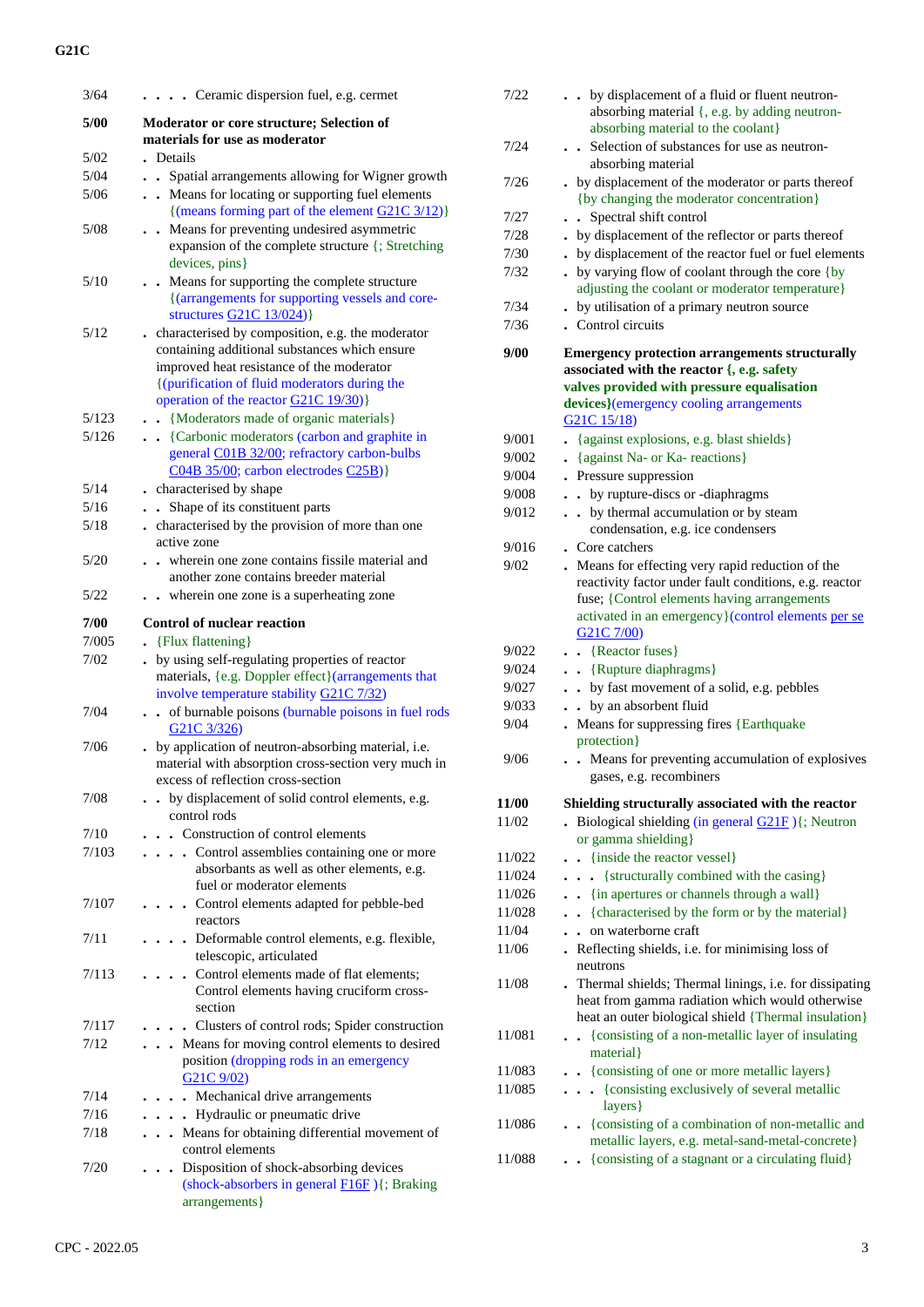| 13/00   | Pressure vessels; Containment vessels;                                                                                                                                                                                                        |
|---------|-----------------------------------------------------------------------------------------------------------------------------------------------------------------------------------------------------------------------------------------------|
|         | Containment in general (for chemical or physical                                                                                                                                                                                              |
|         | processes <b>B01J 3/00</b> ; pressure vessels in general                                                                                                                                                                                      |
|         | F16J 12/00)                                                                                                                                                                                                                                   |
| 13/02   | . Details                                                                                                                                                                                                                                     |
| 13/022  |                                                                                                                                                                                                                                               |
|         | {Ventilating arrangements}                                                                                                                                                                                                                    |
| 13/024  | . Supporting constructions for pressure vessels or<br>containment vessels                                                                                                                                                                     |
| 13/028  | • Seals, e.g. for pressure vessels or containment<br>vessels                                                                                                                                                                                  |
| 13/0285 | $\bullet$ $\bullet$ {for container apertures}                                                                                                                                                                                                 |
| 13/032  | . . Joints between tubes and vessel walls, e.g. taking                                                                                                                                                                                        |
|         | into account thermal stresses                                                                                                                                                                                                                 |
| 13/036  | the tube passing through the vessel wall, i.e.<br>$\ddot{\phantom{0}}$<br>continuing on both sides of the wall                                                                                                                                |
| 13/04   | Arrangements for expansion and contraction                                                                                                                                                                                                    |
| 13/06   | • Sealing-plugs (for pressure vessels in general<br>F16J 13/00)                                                                                                                                                                               |
| 13/063  | . {Seals for closures or for rotatable closures}                                                                                                                                                                                              |
| 13/067  | . for tubes, e.g. standpipes; Locking devices for                                                                                                                                                                                             |
|         | plugs                                                                                                                                                                                                                                         |
| 13/0675 | $\ldots$ {Seals for the plugs}                                                                                                                                                                                                                |
| 13/073  | . Closures for reactor-vessels, e.g. rotatable                                                                                                                                                                                                |
| 13/0735 | {Seals for closures or for rotatable closures}                                                                                                                                                                                                |
| 13/08   | . Vessels characterised by the material; Selection of<br>materials for pressure vessels                                                                                                                                                       |
| 13/087  | Metallic vessels                                                                                                                                                                                                                              |
| 13/0875 | . {Tube-type vessels, e.g. for not essentially<br>pressurised coolants}                                                                                                                                                                       |
| 13/093  | . Concrete vessels                                                                                                                                                                                                                            |
| 13/0933 | . {made of prestressed concrete}                                                                                                                                                                                                              |
| 13/0936 | {Particulars concerning prestressing devices                                                                                                                                                                                                  |
|         | and cables }                                                                                                                                                                                                                                  |
| 13/10   | . Means for preventing contamination in the event of<br>leakage, {e.g. double wall}                                                                                                                                                           |
|         |                                                                                                                                                                                                                                               |
| 15/00   | Cooling arrangements within the pressure vessel<br>containing the core; Selection of specific coolants                                                                                                                                        |
| 15/02   | Arrangements or disposition of passages in which<br>heat is transferred to the coolant; {Coolant flow<br>control devices (G21C 19/04 takes precedence;<br>coolant flow control through fuel assemblies, e.g.<br>flow restrictors G21C 3/322)} |
| 15/04   |                                                                                                                                                                                                                                               |
|         | from fissile or breeder material $\left( \frac{G21C}{3/32} \right)$<br>$\ddotsc$<br>takes precedence)}                                                                                                                                        |
| 15/06   | . . in fuel elements                                                                                                                                                                                                                          |
| 15/08   | - from moderating material                                                                                                                                                                                                                    |
| 15/10   | . from reflector or thermal shield                                                                                                                                                                                                            |
| 15/12   | . from pressure vessel; from containment vessel                                                                                                                                                                                               |
| 15/14   | from headers; from joints in ducts                                                                                                                                                                                                            |
| 15/16   | comprising means for separating liquid and steam<br>(separating in general B01D; steam traps F16D)                                                                                                                                            |
| 15/18   | . Emergency cooling arrangements; Removing shut-<br>down heat                                                                                                                                                                                 |
| 15/182  | . {comprising powered means, e.g. pumps}                                                                                                                                                                                                      |
| 15/185  | {using energy stored in reactor system}<br>$\ddotsc$                                                                                                                                                                                          |
| 15/187  | {using energy from the electric grid}<br>.                                                                                                                                                                                                    |
| 15/20   | . Partitions or thermal insulation between fuel                                                                                                                                                                                               |
|         | channel and moderator                                                                                                                                                                                                                         |
| 15/22   | . Structural association of coolant tubes with headers<br>(joints of tubes in general F16L)                                                                                                                                                   |
| 15/24   | Promoting flow of the coolant (electrodynamic<br>pumps H02K 44/02)                                                                                                                                                                            |
| 15/243  | . for liquids                                                                                                                                                                                                                                 |
|         |                                                                                                                                                                                                                                               |

| 15/247          | . for liquid metals                                                                                    |
|-----------------|--------------------------------------------------------------------------------------------------------|
| 15/25           | . . using jet pumps                                                                                    |
| 15/253          | . for gases, e.g. blowers                                                                              |
| 15/257          | using heat-pipes {(in general F28D, F28F)}<br>$\ddot{\phantom{a}}$                                     |
| 15/26           | • by convection, e.g. using chimneys, using<br>divergent channels                                      |
| 15/28           | . Selection of specific coolants (if serving as the                                                    |
|                 | moderator G21C 5/12; compositions per se                                                               |
|                 | C09K 5/00; {organic coolants G21C 5/123});                                                             |
|                 | {Additions to the reactor coolants, e.g. against<br>moderator corrosion (purification and regeneration |
|                 | of the reactor coolants G21C 19/30)                                                                    |
|                 |                                                                                                        |
| 17/00           | Monitoring; Testing (measuring in general G01);                                                        |
|                 | {Maintaining}                                                                                          |
| 17/001          | {Mechanical simulators (electrical or magnetic<br>simulators $G06G$ 7/54)                              |
| 17/002          | • {Detection of leaks (by testing the coolant or the                                                   |
|                 | moderator $G21C 17/04$ }                                                                               |
| 17/003          | . Remote inspection of vessels, e.g. pressure vessels                                                  |
| 17/007          | . Inspection of the outer surfaces of vessels                                                          |
| 17/01           | . Inspection of the inner surfaces of vessels                                                          |
| 17/013          | • Inspection vehicles                                                                                  |
| 17/017          | . Inspection or maintenance of pipe-lines or tubes in                                                  |
|                 | nuclear installations                                                                                  |
| 17/02           | . Devices or arrangements for monitoring coolant or<br>moderator                                       |
| 17/021          | . . {Solid moderators testing, e.g. graphite}                                                          |
| 17/022          | . . for monitoring liquid coolants or moderators                                                       |
| 17/0225         | {Chemical surface treatment, e.g. corrosion<br>.                                                       |
|                 | (corrosion prevention in presence of water                                                             |
|                 | from scale removal or by modification of the                                                           |
|                 | properties of the liquid C02F 5/00; inhibiting                                                         |
|                 | corrosion by adding corrosion inhibitors                                                               |
|                 | $C23F11/00$ }                                                                                          |
| 17/025          | . for monitoring liquid metal coolants {(molten)<br>metal sampling in general G01N 1/125)}             |
| 17/0255         | {Liquid metal leaks detection (detecting<br>$\ddot{\phantom{0}}$                                       |
|                 | leaks in pipe-line systems in general<br>$F17D5/00$ }                                                  |
| 17/028          | • for monitoring gaseous coolants                                                                      |
| 17/032          | . . Reactor-coolant flow measuring or monitoring                                                       |
|                 | {(measuring volume or mass flow in general                                                             |
|                 | G01F)                                                                                                  |
| 17/035          | Moderator- or coolant-level detecting devices<br>$\bullet$                                             |
|                 | {(indicating or measuring liquid level in general                                                      |
|                 | G01F 23/00)                                                                                            |
| 17/038          | Boiling detection in moderator or coolant                                                              |
| 17/04<br>17/041 | . . Detecting burst slugs<br>{characterised by systems for checking the                                |
|                 | coolant channels, e.g. matrix systems}                                                                 |
| 17/042          | {Devices for selective sampling, e.g. valves,<br>$\ddot{\phantom{0}}$                                  |
|                 | shutters, rotatable selector valves}                                                                   |
| 17/044          | {Detectors and metering devices for the                                                                |
|                 | detection of fission products}                                                                         |
| 17/045          | • {Precipitation chambers}                                                                             |
| 17/047          | $\cdots$ {Detection and metering circuits}                                                             |
| 17/048          | . {characterised by a special construction of fuel                                                     |
| 17/06           | elements, e.g. by a confined "tracer"}                                                                 |
|                 | . Devices or arrangements for monitoring or testing<br>fuel or fuel elements outside the reactor core, |
|                 | e.g. for burn-up, for contamination (G21C 17/08,                                                       |
|                 | G21C 17/10 take precedence; detecting leaking fuel                                                     |
|                 | elements during reactor operation G21C 17/04)                                                          |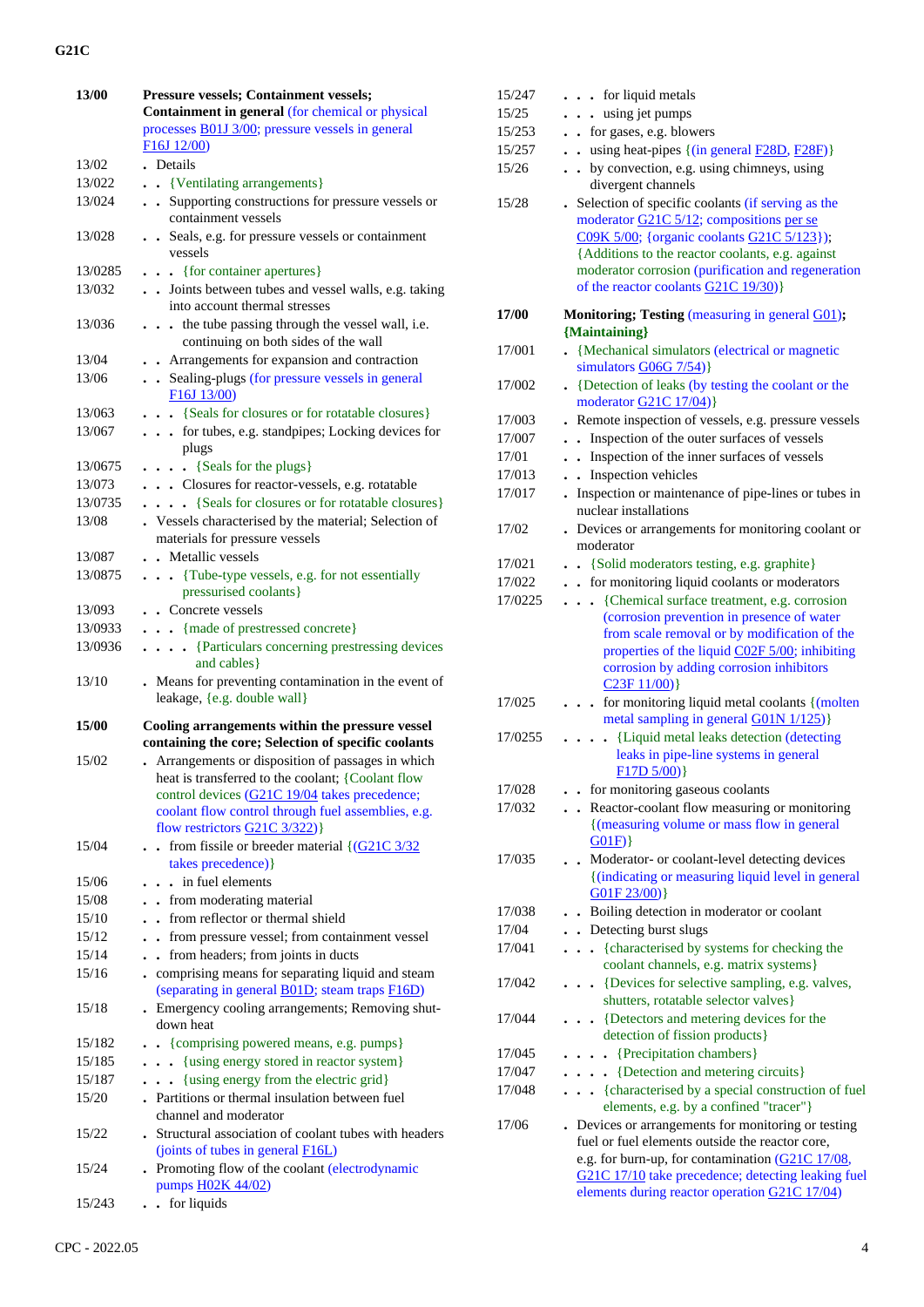| 17/063 | . . {Burn-up control (G21C 17/066 takes<br>precedence) }                                                                                                                                         |
|--------|--------------------------------------------------------------------------------------------------------------------------------------------------------------------------------------------------|
| 17/066 | • {Control of spherical elements}                                                                                                                                                                |
| 17/07  | • Leak testing                                                                                                                                                                                   |
| 17/08  | . Structural combination of reactor core or moderator<br>structure with viewing means, e.g. with television<br>camera, periscope, window                                                         |
| 17/10  | . Structural combination of fuel element, control rod,<br>reactor core, or moderator structure with sensitive<br>instruments, e.g. for measuring radioactivity, strain                           |
| 17/102 | • {the sensitive element being part of a fuel element<br>or a fuel assembly (structural combination with<br>a thermoelectric element for direct production of<br>electrical energy G21C 3/40)}   |
| 17/104 | . Measuring reactivity                                                                                                                                                                           |
| 17/108 | . Measuring reactor flux                                                                                                                                                                         |
| 17/112 | • Measuring temperature                                                                                                                                                                          |
| 17/116 | . Passages or insulators, e.g. for electric cables                                                                                                                                               |
| 17/12  | . Sensitive element forming part of control element                                                                                                                                              |
| 17/14  | . Period meters                                                                                                                                                                                  |
| 19/00  | Arrangements for treating, for handling, or for<br>facilitating the handling of, fuel or other materials<br>which are used within the reactor, e.g. within its<br>pressure vessel                |
| 19/02  | . Details of handling arrangements                                                                                                                                                               |
| 19/04  | Means for controlling flow of coolant over<br>$\ddot{\phantom{a}}$                                                                                                                               |
|        | objects being handled; Means for controlling flow<br>of coolant through channel being serviced {, e.g.<br>for preventing "blow-out"}                                                             |
| 19/06  | . Magazines for holding fuel elements or control<br>elements                                                                                                                                     |
| 19/065 | . . {Rotatable magazines}                                                                                                                                                                        |
| 19/07  | . Storage racks; Storage pools                                                                                                                                                                   |
| 19/08  | . . Means for heating fuel elements before<br>introduction into the core; Means for heating or<br>cooling fuel elements after removal from the core                                              |
| 19/10  | Lifting devices or pulling devices adapted for<br>co-operation with fuel elements or with control<br>elements (manipulators <b>B25J</b> )                                                        |
| 19/105 | . with grasping or spreading coupling elements                                                                                                                                                   |
| 19/11  | . with revolving coupling elements, e.g. socket<br>coupling                                                                                                                                      |
| 19/115 | with latching devices and ball couplings<br>$\ddot{\phantom{a}}$                                                                                                                                 |
| 19/12  | . Arrangements for exerting direct hydraulic or<br>pneumatic force on fuel element or on control<br>element                                                                                      |
| 19/14  | . characterised by their adaptation for use with<br>horizontal channels in the reactor core                                                                                                      |
| 19/16  | Articulated or telescopic chutes or tubes for<br>connection to channels in the reactor core                                                                                                      |
| 19/18  | . Apparatus for bringing fuel elements to the reactor<br>charge area, e.g. from a storage place                                                                                                  |
| 19/19  | . Reactor parts specifically adapted to facilitate<br>handling, e.g. to facilitate charging or discharging of<br>fuel elements                                                                   |
| 19/20  | Arrangements for introducing objects into the<br>pressure vessel; Arrangements for handling objects<br>within the pressure vessel; Arrangements for<br>removing objects from the pressure vessel |
| 19/202 | {Arrangements for handling ball-form, i.e. pebble<br>$\bullet$<br>$fuel$ }                                                                                                                       |
| 19/205 | • {Interchanging of fuel elements in the core, i.e.<br>fuel shuffling}                                                                                                                           |
|        |                                                                                                                                                                                                  |

| 19/207 | • · {Assembling, maintenance or repair of reactor                                                                                                                                                                                                                                                         |
|--------|-----------------------------------------------------------------------------------------------------------------------------------------------------------------------------------------------------------------------------------------------------------------------------------------------------------|
|        | components (G21C 3/334 takes precedence) }                                                                                                                                                                                                                                                                |
| 19/22  | . Arrangements for obtaining access to the interior<br>of a pressure vessel whilst the reactor is operating                                                                                                                                                                                               |
| 19/24  | by using an auxiliary vessel which is<br>.<br>temporarily sealed to the pressure vessel                                                                                                                                                                                                                   |
| 19/26  | Arrangements for removing jammed or damaged<br>fuel elements or control elements; Arrangements for<br>moving broken parts thereof                                                                                                                                                                         |
| 19/28  | Arrangements for introducing fluent material into<br>the reactor core; Arrangements for removing fluent<br>material from the reactor core (pumping coolant<br>G21D)                                                                                                                                       |
| 19/30  | - with continuous purification of circulating fluent<br>material, e.g. by extraction of fission products<br>{deterioration or corrosion products, impurities,<br>e.g. by cold traps (purification of circulating fluid<br>fuels G21C 19/50; separation in general B01D)}                                  |
| 19/303 | specially adapted for gases (decontamination of<br>$\sim$ $\sim$<br>$\bullet$<br>gases G21F 9/02)                                                                                                                                                                                                         |
| 19/307 | specially adapted for liquids (decontamination<br>$\ddot{\phantom{0}}$<br>of liquids G21F 9/04)                                                                                                                                                                                                           |
| 19/31  | . . for molten metals                                                                                                                                                                                                                                                                                     |
| 19/313 | $\cdots$ $\cdots$ using cold traps                                                                                                                                                                                                                                                                        |
| 19/317 | Recombination devices for radiolytic<br>$\ddot{\phantom{0}}$<br>dissociation products                                                                                                                                                                                                                     |
| 19/32  | Apparatus for removing radioactive objects or<br>$\ddot{\phantom{0}}$<br>materials from the reactor discharge area, e.g. to a<br>storage place; Apparatus for handling radioactive<br>objects or materials within a storage place or<br>removing them therefrom (disposal of waste<br>material G21F 9/00) |
| 19/34  | Apparatus or processes for dismantling nuclear<br>fuel, e.g. before reprocessing {; Apparatus or<br>processes for dismantling strings of spent fuel<br>elements } (shielded cells G21F 7/00)                                                                                                              |
| 19/36  | • Mechanical means only                                                                                                                                                                                                                                                                                   |
| 19/365 | . Removing cannings or casings from fuel                                                                                                                                                                                                                                                                  |
| 19/37  | by separating into pieces both the canning<br>$\ddots$<br>or the casing and the fuel element, e.g. by<br>cutting or shearing                                                                                                                                                                              |
| 19/375 | Compacting devices, e.g. for fuel assemblies<br>$\cdots$                                                                                                                                                                                                                                                  |
| 19/38  | . Chemical means only                                                                                                                                                                                                                                                                                     |
| 19/40  | Arrangements for preventing occurrence of critical<br>conditions, e.g. during storage                                                                                                                                                                                                                     |
| 19/42  | Reprocessing of irradiated fuel                                                                                                                                                                                                                                                                           |
| 19/44  | . . of irradiated solid fuel                                                                                                                                                                                                                                                                              |
| 19/46  | Aqueous processes {, e.g. by using organic<br>extraction means, including the regeneration of<br>these means                                                                                                                                                                                              |
| 19/48  | . Non-aqueous processes                                                                                                                                                                                                                                                                                   |
| 19/50  | . . of irradiated fluid fuel {, e.g. regeneration of fuels<br>while the reactor is in operation}                                                                                                                                                                                                          |
| 21/00  | Apparatus or processes specially adapted to<br>the manufacture of reactors or parts thereof (in                                                                                                                                                                                                           |
| 21/02  | general section B, e.g. B23)<br>• Manufacture of fuel elements or breeder elements<br>contained in non-active casings                                                                                                                                                                                     |
| 21/04  | by vibrational compaction or tamping {of fuel in<br>the jacket}                                                                                                                                                                                                                                           |
| 21/06  | by {rotatable} swaging {of the jacket around the<br>fuel                                                                                                                                                                                                                                                  |
| 21/08  | • by a slip-fit cladding process {by crimping the<br>jacket around the fuel}                                                                                                                                                                                                                              |